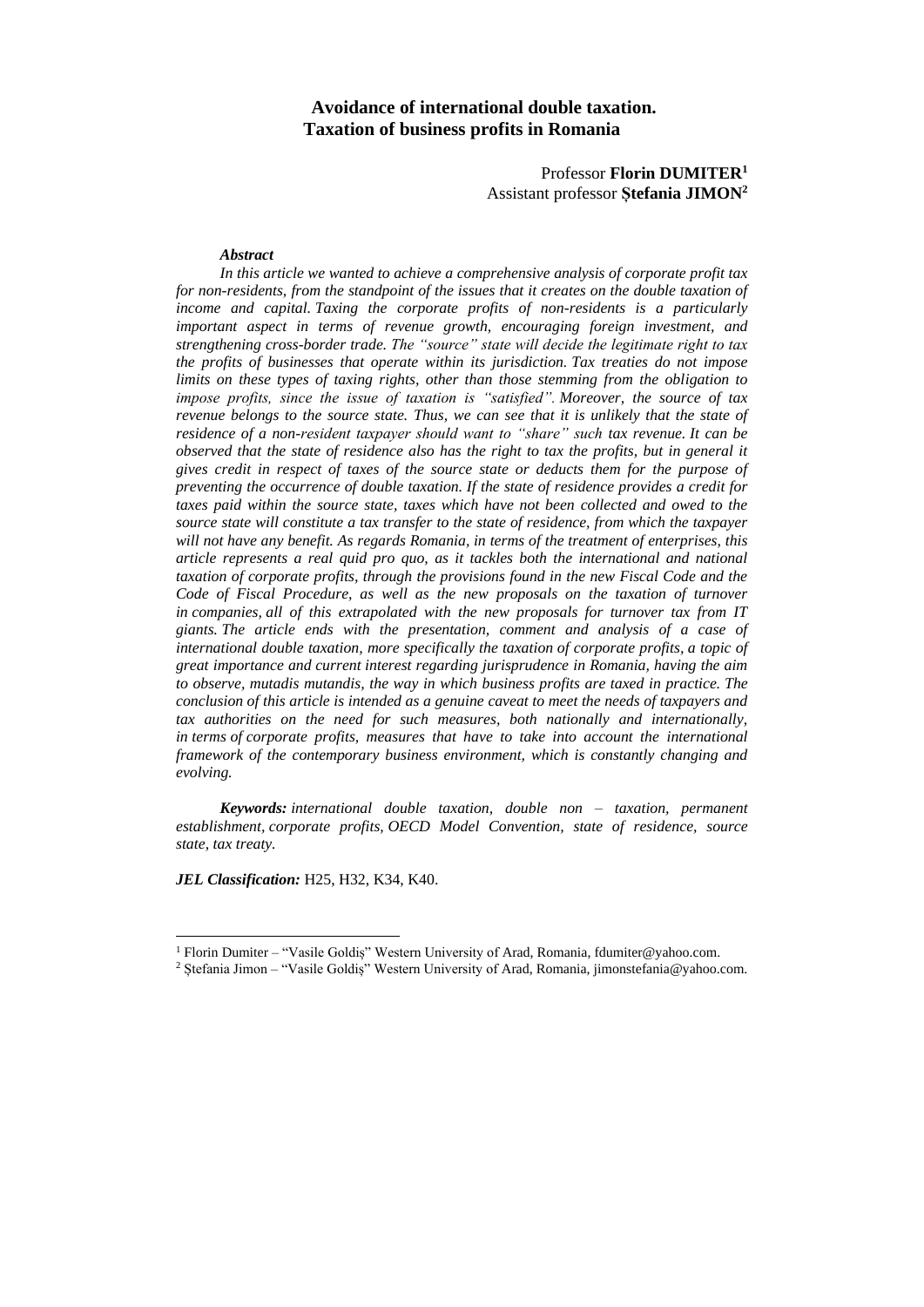#### **1. Introduction**

Looking at the literature, we see that the threshold of the source state regarding corporate profit tax for non-resident taxpayers is the existence of a permanent establishment through which the non-resident taxpayer's business is carried out. An inefficient tax on corporate profits, achieved through a permanent establishment can lead not only to loss of income tax arising from a permanent establishment, but may lead, *mutatis mutandis,* to the loss of revenue from the taxation of subsidiaries of foreign companies. Where a stable residence and a subsidiary are complementary in terms of management of business activities in the source state, foreign companies will be likely encouraged to use a permanent establishment contrary to a subsidiary, where the profits attributable to a permanent establishment are not taxed as effectively as those of a subsidiary.

The taxation of profits of non-resident enterprises involves many administrative difficulties because the different types of corporate profits are subject to different tax thresholds, rules on the source of revenue and various methods of assessing and collecting taxes. Unlike taxes levied in the source state on investment income and income earned by employees, corporate profits are generally taxed based on tax returns. An effective tax administration requires practicing certain procedures and possession of adequate resources. Unfortunately, most of the emerging countries have difficulties concerning these issues.

The taxation of corporate profits arising from cross-border activities is one of the most urgent problems of international tax law. The "key" principle in the allocation of tax between states, as stated and set by art. 7 of the OECD and the UN Model Conventions, was widely adopted in most tax treaties. This principle states that profits of a company resident of a state shall be taxable only in that state, unless it is operating in another state through a permanent establishment situated in that other state. Where the business is headed by a permanent establishment, the state in which that permanent residence is situated shall have the prerogative to subject to taxation only those profits attributable to the permanent establishment. Of an unambiguous relevance is the question of how to determine volumes corresponding to these profits attributed to a permanent establishment.

The objectives of this article are to present an image as faithful as possible on the current status of taxation of corporate profits worldwide, as well as their impact on legislative provisions in Romania. I also considered it important to analyze corporate profits given the OECD Model Convention and the UN Model Convention and, more specifically, art. 7, as well as the impact of conventions on the avoidance of double taxation on these "sensitive" aspects.

The purpose of this article is to confer an image as faithful as possible on the way Romania has failed to harmonize national legislation with international law regarding the taxation of corporate profits. Since this aspect is a particularly sensitive and multifaceted, one must highlight, such controversial issues as agreements to avoid double taxation *versus* treaty shopping practices,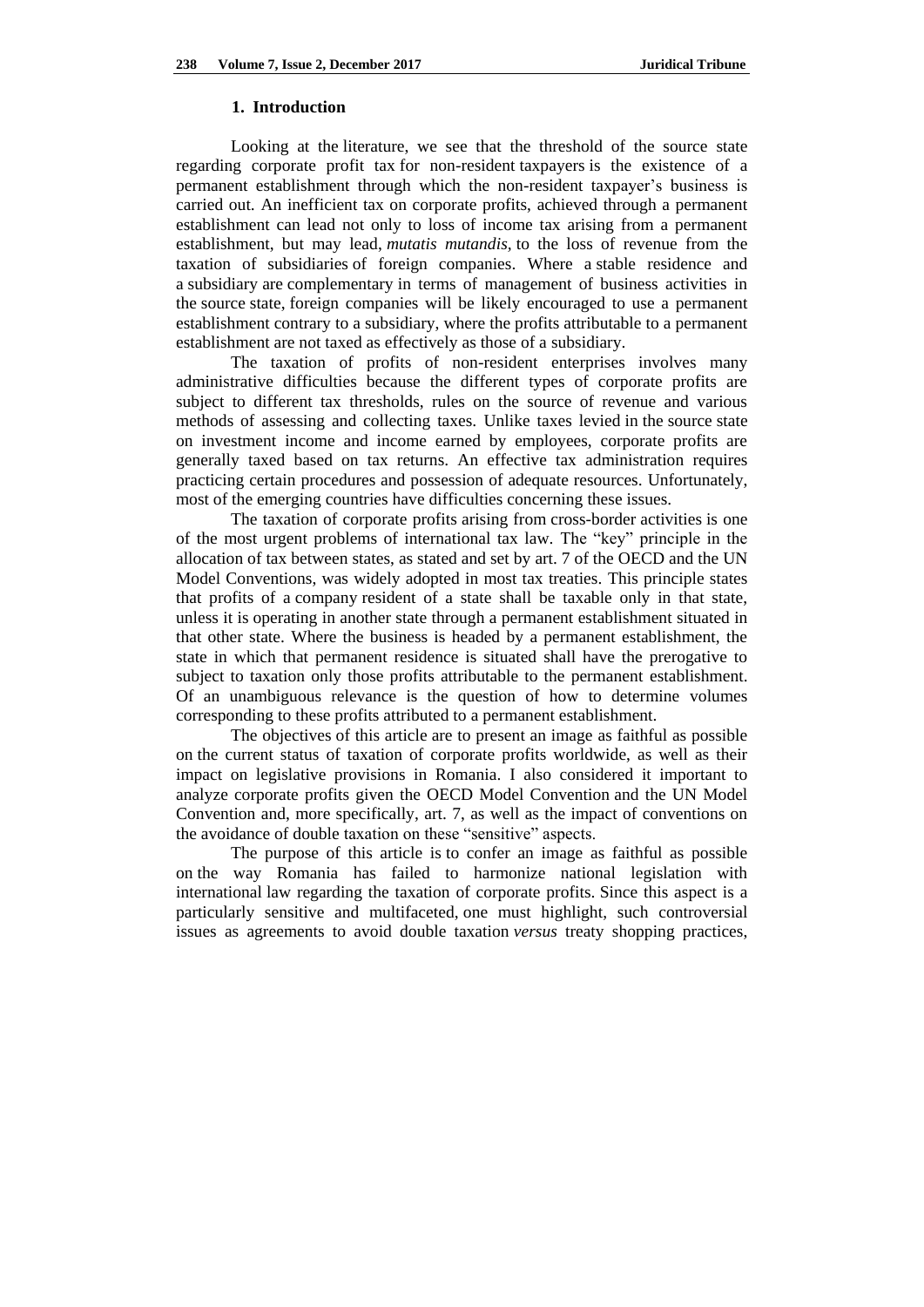permanent establishment *versus* resident companies, and taxation of corporate profits *versus* taxation on turnover in companies.

The article describes the international double taxation from a corporate profit tax perspective, both internationally, based on art. 7 of the OECD and the UN Model Conventions, and in terms of national legislation enacted in Romania. In this regard, we proposed an analysis as detailed as possible on the main aspects of corporate profits and the main controversies about some issues such as permanent establishment, taxation of corporate profits for non-residents, etc. Furthermore, we presented and analyzed the main aspects of corporate profits on corporate tax imposed in Romania, and legislative proposals on the controversial tax on company turnover or turnover tax on IT giants. The case presented at the end of this article is a successful foray in the jurisprudence of Romania in corporate profits, presenting relevant issues on the expression of this in Romanian legal practice.

## **2. Corporate profits**

### **2.1. Brief history**

 $\overline{a}$ 

Between 1920-1936, the League of United Nations set forth the universal international principles governing taxation on company profits which a company established in a state, which comes from permanent establishments and subsidiaries established in the other State. These actions have resulted in the development of the market price principle, a principle which underlies Articles 7 and 9 of the United Nations Model Convention and the OECD Model Convention.

The initial focus of these efforts was on the situation of an enterprise established within a State which has a permanent establishment within the other State<sup>3</sup>. The first solution to address these issues was included in the resolution presented in the 1925 Report of the Finance Committee of the League of Nations by seven officials from European Member States who, in 1922, were appointed by the League of Nations to study the issues of double taxation and tax evasion.

The first part of these resolutions concerns "impersonal or planned taxes". This part included the following resolutions on the taxation of profits of an enterprise of one state obtained in another state:

- where businesses of an enterprise are coordinated in one and the same State, income should be regarded as originating in that country, regardless of the nationality of the owner of a business;
- where the enterprise has its head office in one state, and the branch, agency, industrial or commercial organization, or a permanent representative in the other state, each contracting state shall subject to taxation that part of the net income that is generated in its own territory. Therefore, the financial authorities of the member states

<sup>&</sup>lt;sup>3</sup> This reflects the business reality of the 1920s, where owning subsidiaries was not fully possible either legally or economically, in most states.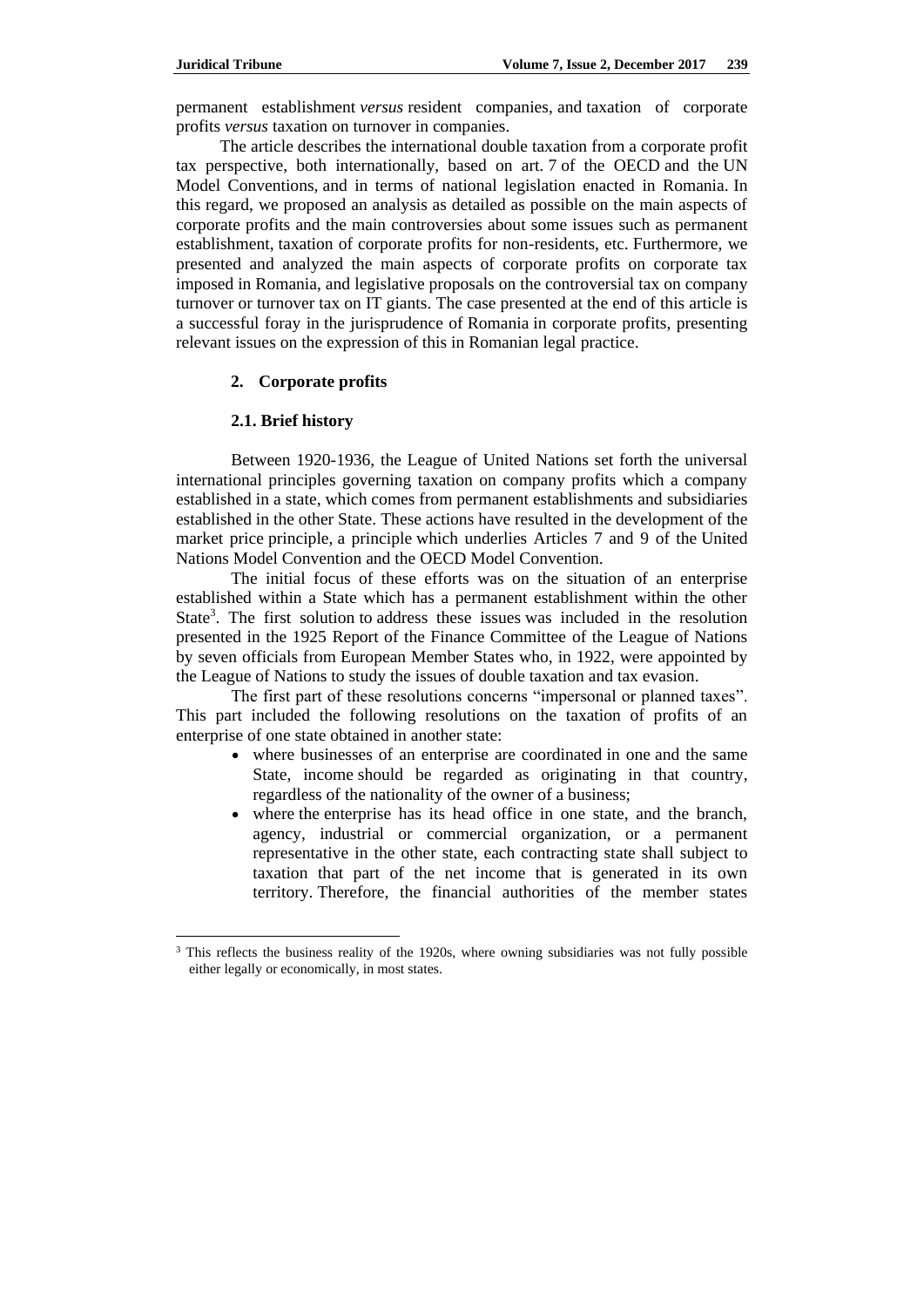concerned shall hold the prerogative to require the taxpayer to send accounts, balances and other relevant documents.

Another part of resolutions is aimed at "personal or general income tax" which was defined as "a tax (which may be progressive) applied to the taxpayer's worldwide income, regardless of its source of origin". The other part of the resolutions states that both the home and the home state can levy a personal tax on certain income categories, including: "the bilateral conventions to be concluded between states in view of avoiding the double taxation of these types of income taxation".

The resolutions confer two approaches that can be used to avoid double taxation: (i) a deduction of the tax levied in the home country calculated in one of two ways, which corresponds to deduction and crediting methods; (ii) a division of revenue between the state of residence and the state of origin, so that each state would tax only a portion of that income. The report and resolutions suggest that the state of residence and the state of origin must be entitled to tax on profits generated by a permanent establishment situated in the territory of the state of origin, although the dual right of taxation has been restricted to "personal" taxes, needing a mechanism to eliminate double taxation. The report proposed "patenting" deduction and crediting methods as an integral part of the first approach that was built to eliminate double taxation.

The report and these resolutions highlighted the basic elements of the architecture of the current rules of tax treaties, as regards corporate tax rights which an enterprise established within a state, namely the state of residence, derives from within the other state, namely the state of origin, or more specifically, the source state.

The report and resolutions certified the principle that the state of origin must have the right to tax the profits of a foreign enterprise, but only if the enterprise has permanent facilities within that State. Because the resolution did not use the term "permanent establishment", it referred to what later became the "ingredients" of a permanent establishment, namely "a branch, an agency, an institution, stable industrial and commercial organization, or a permanent representative".

### **2.2. Right of taxation of the state of residence**

Article 7 para. (1) both of the OECD Model Convention and the UN Model Convention confers exclusive rights by the state of residence regarding tax on corporate profits, in absence of a permanent establishment in the other state. There has been no change to this aspect of Article 7 when the OECD recalibrated the provisions of the Model Convention in 2010. If a permanent establishment can be identified, the other state may tax the profits attributable to it. If we look at this from a literal point of view, Article 7 para. (1) of the OECD Convention Model does not stipulate that the state of residence may be subject to tax profits where a permanent establishment is established in the other State; this is considered implicit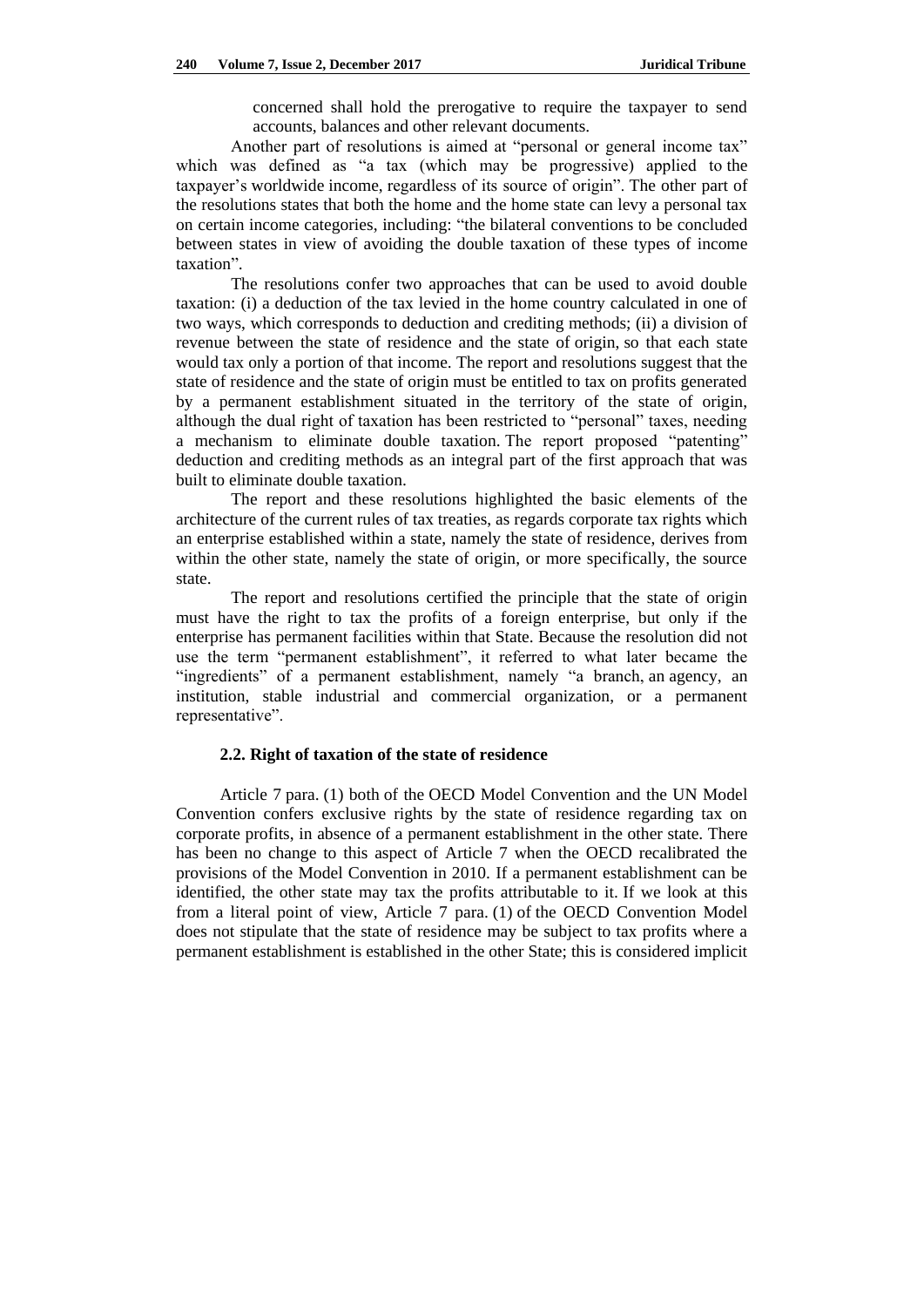$\overline{\phantom{a}}$ 

and certainly the language does not prevent the state of residence from imposing taxation.

The OECD decided, as part of the BEPS Project, to include an "escape clause" in the OECD Convention Model regarding the effects of tax treaties, with the express exception of several provisions that clearly address the state of residence, such as Article 23 on the avoidance of double taxation, which does not prevent the state of residence from taxing its residents in accordance with the provisions of national law<sup>4</sup>. This provision appeared often in the tax treaties concluded by the  $US^5$ , which extend to US citizens, according to the US National legislation subjecting to taxation global citizens and residents, but has become much used in tax treaties concluded with other countries.

The OECD Model Convention and the United Nations Model Convention have no exceptions to the general rights of taxation on the state of residence, regarding the profits of the enterprise, although in practice there are two ways in which the state of residence does not have the taxation prerogative under the auspices of tax treaties that are based on the OECD Model Convention and the United Nations Model Convention. First, if a tax treaty adopts a method of relief as referred in Article 23A, the state of residence exempts from taxation the profits achieved through a permanent establishment, as a method of reducing residence – source double taxation.

The structure of the article on corporate profits found in the OECD Model Convention and the United Nations Model Convention can be seen as a fact that creates a threshold in terms of taxation rights, under the guise of the existence of a permanent establishment in the first sentence of Article 7 para. (1), and then a distinct supply rule through attribution, or a similar rule within the second sentence. Commentary on Article 7 of the OECD Model Convention<sup>6</sup> apparently accomplishes this separation in the debate of underlying principles. Alternatively, Article 7 para. (1) of the OECD Model Convention and the United Nations Convention Model can be viewed as a whole as providing a source rule regarding corporate profits, under whose auspices which they are formed in the state of residence, unless they are attributable to a permanent establishment in another state, in which case they are regarded as being formed in the other state.

Modern tax treaties invariably use the threshold on the permanent establishment as a general test for when source tax rights arise on corporate profits, under the auspices of Article 7 of the OECD Model Convention. However, we can identify special cases within the current tax treaties in which other thresholds for corporate profits are used beyond other articles found in tax treaties including those profits. This is especially true of the profits from an insurance business. The OECD Model Convention does not have any special rules in the field of insurance, although special issues arising from the taxation of such profits have long been

<sup>4</sup> OCDE, *Preventing the Granting of Treaty Benefits in Inappropriate Circumstances: Action 6 2014,*  para. 51-53, OECD 2014, International Organizations' Documentation IBFD.

<sup>5</sup> *U.S. Model Income Tax Convention* art. 1(4) and (5), 15 November 2016, IBFD Models.

<sup>6</sup> Para. 10 -12 of the OECD Model Convention, Commentary on Article 7, 2014.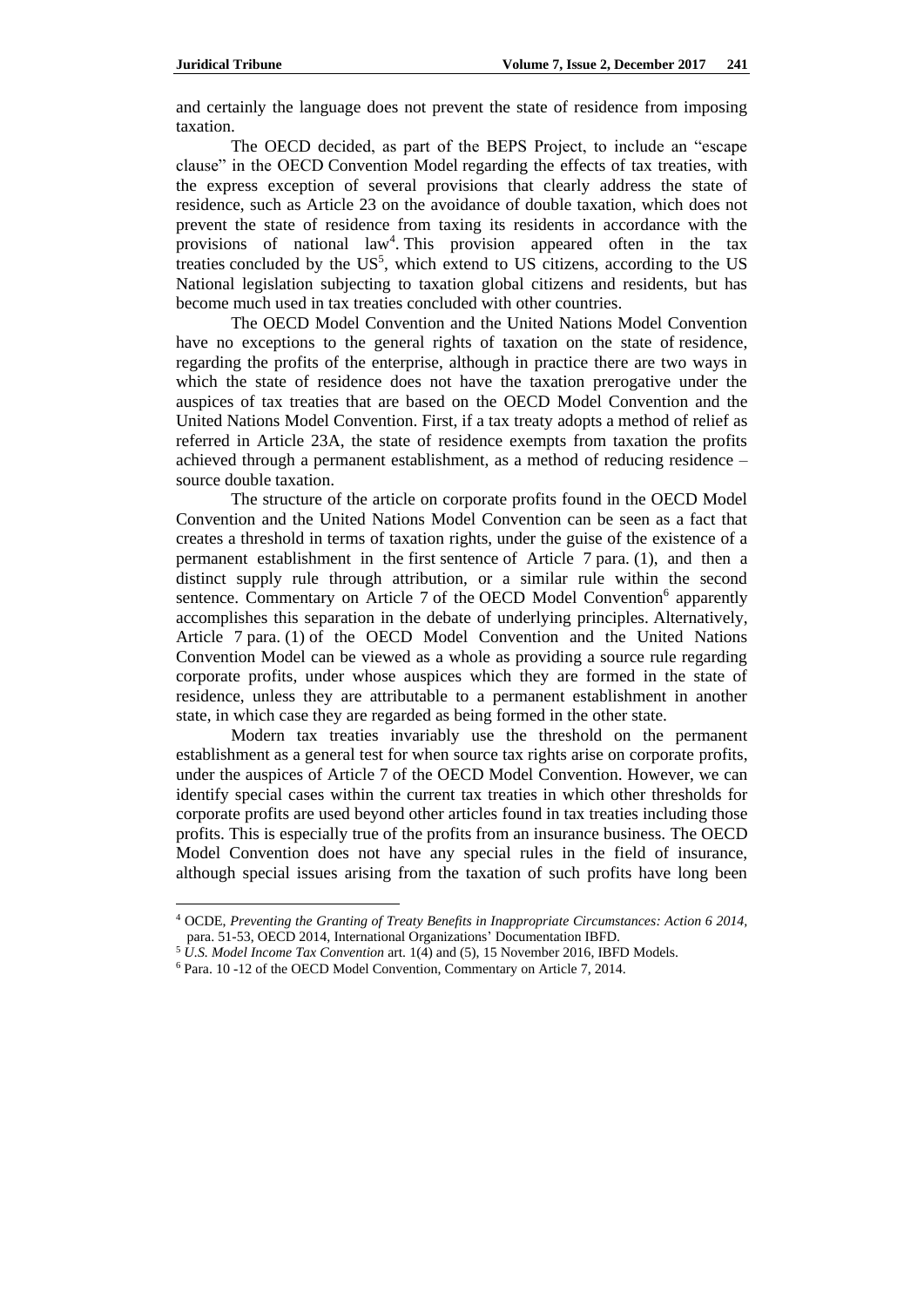recognized. One approach, which is found in Article 5 para. (6) of the United Nations Model Convention, is to confer a regular permanent establishment on certain types of activities coming from the insurance area. While the above approach addresses the issue of the threshold, it does not solve the difficulties of calculating the profits from insurance, as well as their allocation to different parts of the enterprise.

#### **3. The peculiarities of corporate income taxation in Romania**

From a historical point of view, tax systems are national in nature and are adapted to the economic conditions existing within each state. The fiscal sovereignty of a state presupposes the existence of the right to "establish the tax system it establishes, to define the taxes which make up that system, to specify the subjects of taxation, to determine the basis of taxation, to size up tax rates, set deadlines for payment, grant tax incentives, set tax penalties, set up appeals, and settle tax disputes, etc."

The enhancement of international relations has boosted competitiveness in terms of taxation, so as to make the national climate as favourable to foreign investment as possible and contribute to the development of domestic markets. As a result, some measures have been adopted to regulate the tax system in order to implement favourable tax treatments to avoid the migration of capital to other countries.

In Romania the main national tax regulations are represented by Law no.  $227/2015$  on the Fiscal Code<sup>8</sup> and the Law no.  $207/2015$  regarding the Code of Fiscal Procedure<sup>9</sup>. Romania also applies the legal regulations of the European Community, as well as the provisions of the international agreements concluded for the avoidance of double international legal taxation. The purpose of these international treaties is "to protect taxpayers against legislative abuse of revenue and profits taxed abroad, and to establish the limits of national tax law, following the model proposed by the OECD." <sup>10</sup>

Conventions for the avoidance of double taxation are thus an integral part of national tax legislation, the provisions of which are guaranteed by the Constitution, which stipulates that "the Romanian State pledges to fulfil as such and in goodfaith obligations deriving from the treaties to which it is a party"<sup>11</sup>. Although the

 $\overline{\phantom{a}}$ 

<sup>7</sup> Ioan Condor, *Evitarea dublei impuneri internaţionale*, Autonomous Publishing House "Official Monitor", Bucharest, 1999, pp. 31.

<sup>8</sup> The Official Gazette of Romania, Part I, no. 688 of 10 September 2015.

<sup>9</sup> The Official Gazette of Romania, Part I, no. 547 of 23 July 2015.

<sup>10</sup> Florin Dumiter et. al., *Fundamentarea Convențiilor de evitare a dublei impuneri fiscale internaționale în România. O abordare holistică*. Adaptabilitate, divergențe și perspective în contabilitatea și fiscalitatea contemporană, Simpozion "Pavel Ciuce", 15<sup>th</sup> edition, Moneasa, 2017, pp. 248.

<sup>&</sup>lt;sup>11</sup> Constitution of Romanian, Title I General Principles, Article 11 – International law and domestic law, available online on[: http://www.cdep.ro/pls/dic/site.page?id=339](http://www.cdep.ro/pls/dic/site.page?id=339) (consulted on 10.11.2017).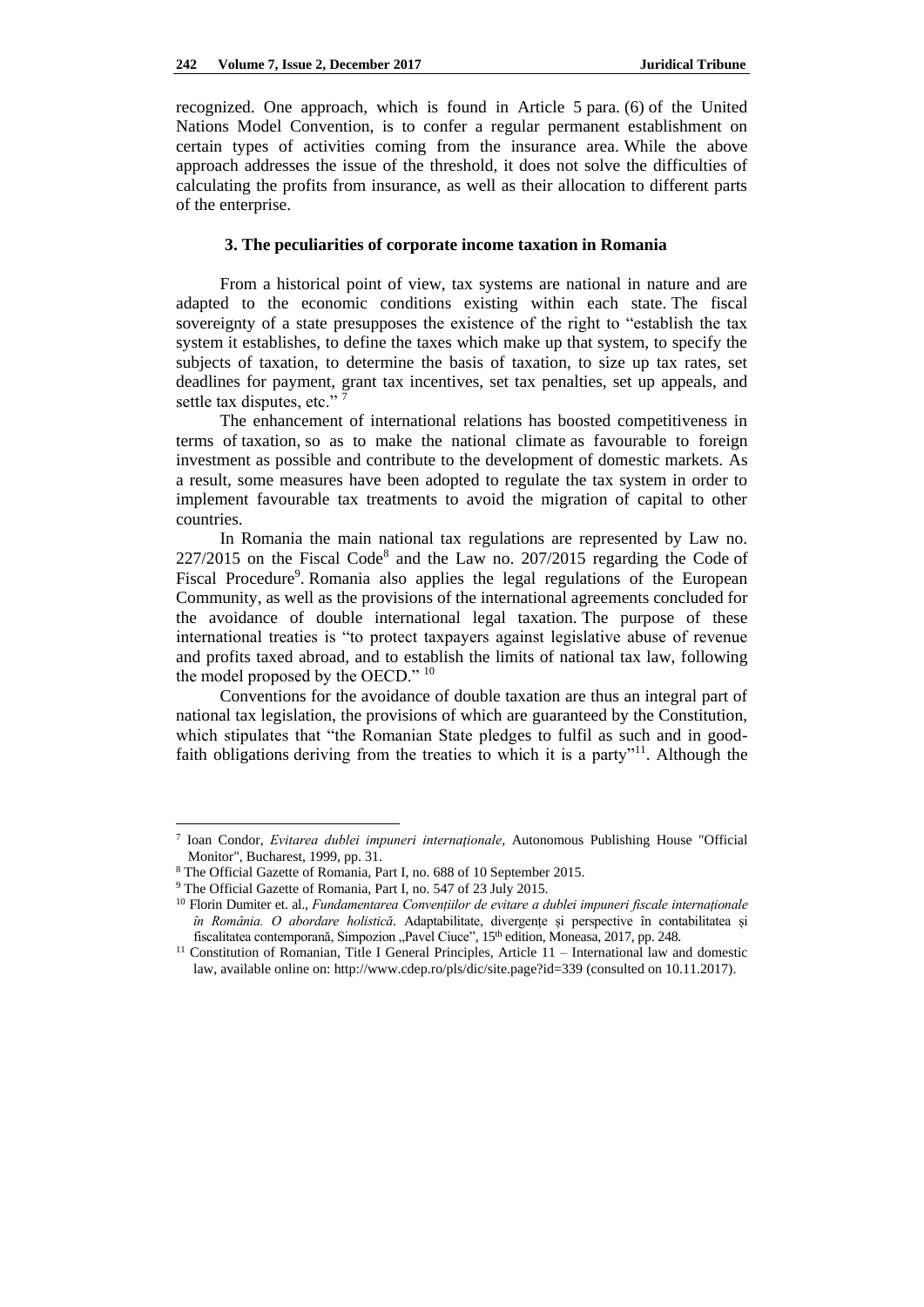$\overline{\phantom{a}}$ 

applicability of international conventions is a priority over national regulations, "it is well worth noting the preservation of member states' fiscal sovereignty"<sup>12</sup>.

### **3.1. The provisions of the new Fiscal Code and Code of Fiscal Procedure of Romania**

In the context of increased globalization and mobility of persons and capital, "the tax regime of the incomes obtained on the territory of Romania is provided in corroborating the provisions of the Fiscal Code with the articles of international tax conventions."<sup>13</sup>

The Fiscal Code provides for the taxation of all taxable income obtained on the territory of Romania, as well as the taxation of income earned by its residents abroad, the calculation, declaration and payment of taxes and duties to the state budget.

Signing conventions to avoid double taxation of income or income and capital is intended to protect own taxpayers who carry out economic activities and obtain income from abroad. "Agreements to avoid international double taxation concluded by Romania use the OECD model, and they establish taxes and the power to tax due to each state, how they will achieve the elimination of double taxation, how to handle possible conflicts, how to exchange information, the date of entry into force, and how to terminate the agreement. Also, the signatory states of such agreements are bound to respect the right to non-discrimination, i.e. to grant the same rights and to impose the same obligations on non-resident and resident persons."<sup>14</sup>

The notion of "residence" for economic entities is defined by the legislature in the existence of the registered office or place of actual management of the business on the territory Romania. Thus, the Fiscal Code provides for all income and profits earned by non-residents in Romania, imposition, calculation, withholding, declaration and payment to the state budget, applying the more favourable tax rate between the one in the domestic law and the provisions of existing agreements<sup>15</sup>. In the case of an agreement to avoid double taxation, the

<sup>&</sup>lt;sup>12</sup> Cornelia Lefter, Simona Chirică, *Evitarea dublei impuneri internationale (Reglementări legale interne şi convenţii fiscale încheiate de România)*, "Economie teoretică şi aplicată", Vol. XVII, No. 9(550), 2010, pp. 38-51.

<sup>13</sup> Georgiana Covrig, *Conventions for the avoidance of double – taxation. Romania case*, "Contemporary Readings in Law and Social Justice", Volume 4(1), 2012, pp. 427.

<sup>14</sup> Florin Dumiter, Ștefania Jimon, *Double Taxation Conventions in Central and Eastern European Countries, "Journal of Legal Studies", Vol. 18, Issue 32/2016, pp. 5.* 

<sup>&</sup>lt;sup>15</sup> Law 277/2015 on the Fiscal Code, Title VI – Tax on income obtained in Romania by non-residents and the taxation of subsidiaries of foreign companies established in Romania, Chapter I – Taxation on revenue obtained in Romania by non-residents, Section 7 – Corroborating the provisions of the Fiscal Code with those of conventions on the avoidance of double taxation and European Union legislation, art. 18. "In application of art. 230 para. (1) of the Fiscal Code: (1) The provisions of para. 2 of Art. Dividends, Interests, Commissions, Royalties from conventions on the avoidance of double taxation concluded by Romania with other states, which regulate taxation of such income in the source state, are applied with priority. When domestic legislation expressly provides a more favourable taxation rate, the provisions of domestic law shall apply."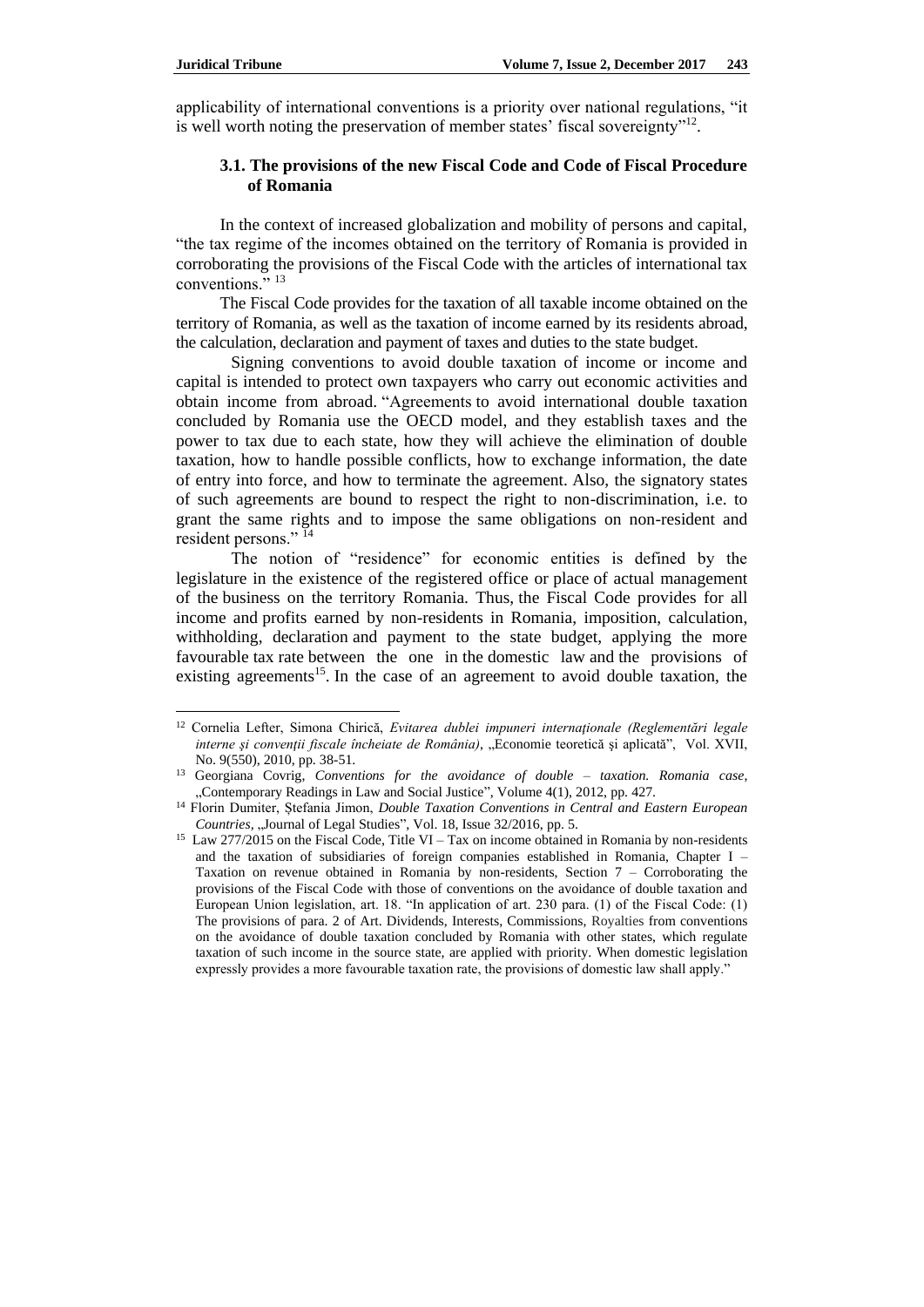$\overline{\phantom{a}}$ 

amount of tax paid will be regularized by granting a tax credit or exemption in the taxpayer's country of residence.

Similarly, for income and profits made by Romanian residents abroad, tax regulations provide for their taxation in Romania. Under the conditions of a tax treaty for avoiding double international taxation and a document proving the fulfilment of tax obligations and the effective payment of the tax abroad, a deduction is granted in Romania either in the form of a tax credit, or in the form of a tax exemption in the other Contracting State.

The Code of Fiscal Procedure and double taxation conventions provide for international administrative cooperation. In this regard, all the legislative changes on the taxation of income and capital, which manifest their influence on the application of signed treaties, are notifiable to partner states.

In order to ensure good international cooperation, Romania has signed 86 conventions to avoid double international taxation<sup>16</sup>, and 73 agreements for automatic exchange of information on financial accounts, the list of nonreporting financial institutions, and the list of excluded accounts. <sup>17</sup>

All these tax treaties are based on the model proposed by the OECD Convention, but without the requirement for a uniform interpretation of its provisions, so that national authorities do not have to strictly comply with the decisions of the partner country. As a result, there is controversy regarding the improper use of conventions, on the one hand, this discussion focuses on the meaning of the term 'abuse', and hence its undesirability, and on the other hand, the rules encumber tax authorities to give benefits from double taxation convention.

In the event of divergences or conflicts regarding the application of national regulations and the provisions of the agreements for avoiding double international taxation, the settlement shall consider the amicable procedure<sup>18</sup> .

<sup>&</sup>lt;sup>16</sup> National Agency for Tax Administration – General Directorate for the Administration of Large Contributors, available online at: [https://static.anaf.ro/static/10/Anaf/AsistentaContribuabili\\_r/](https://static.anaf.ro/static/10/Anaf/AsistentaContribuabili_r/Conventii/Conventii.htm) [Conventii/Conventii.htm](https://static.anaf.ro/static/10/Anaf/AsistentaContribuabili_r/Conventii/Conventii.htm) (consulted on 10.11.2017).

<sup>&</sup>lt;sup>17</sup> Order no. 2309/2017 of 1 August 2017 amending the Order of the President of the National Agency for Tax Administration no. 3.626 / 2016 establishing the list of reporting jurisdictions with which Romania will cooperate on the basis of the Multilateral Agreement of Competent Authorities for Automatic Exchange of Information on Financial Accounts, the List of Non-Reporting Financial Institutions and the List of Excluded Accounts, provided in the legal instruments of international law to which Romania has engaged in the automatic exchange of financial information, published in: Official Gazette no. 635 of 3 August 2017, available online at: [https://static.anaf.ro/static/10/](https://static.anaf.ro/static/10/Anaf/legislatie/OPANAF_2309_2017.pdf) [Anaf/legislatie/OPANAF\\_2309\\_2017.pdf](https://static.anaf.ro/static/10/Anaf/legislatie/OPANAF_2309_2017.pdf) (consulted on 10.11.2017).

<sup>&</sup>lt;sup>18</sup> Law 207/2015 on the Tax Procedure Code, Title IX The amicable procedure for avoiding / eliminating double taxation, art. 282 Amicable settlement, para. (1) "under the provisions of the Double Taxation Convention or Agreement, a taxpayer / resident in Romania who considers that taxation in the other Contracting State is not in compliance with the provisions of that convention or agreement may request A.N.A.F. to initiate the amicable procedure" and paragraph (2) "A.N.A.F. also carries out the amicable procedure if the competent authority of the state with which Romania has concluded a convention or a double taxation avoidance agreement so requests."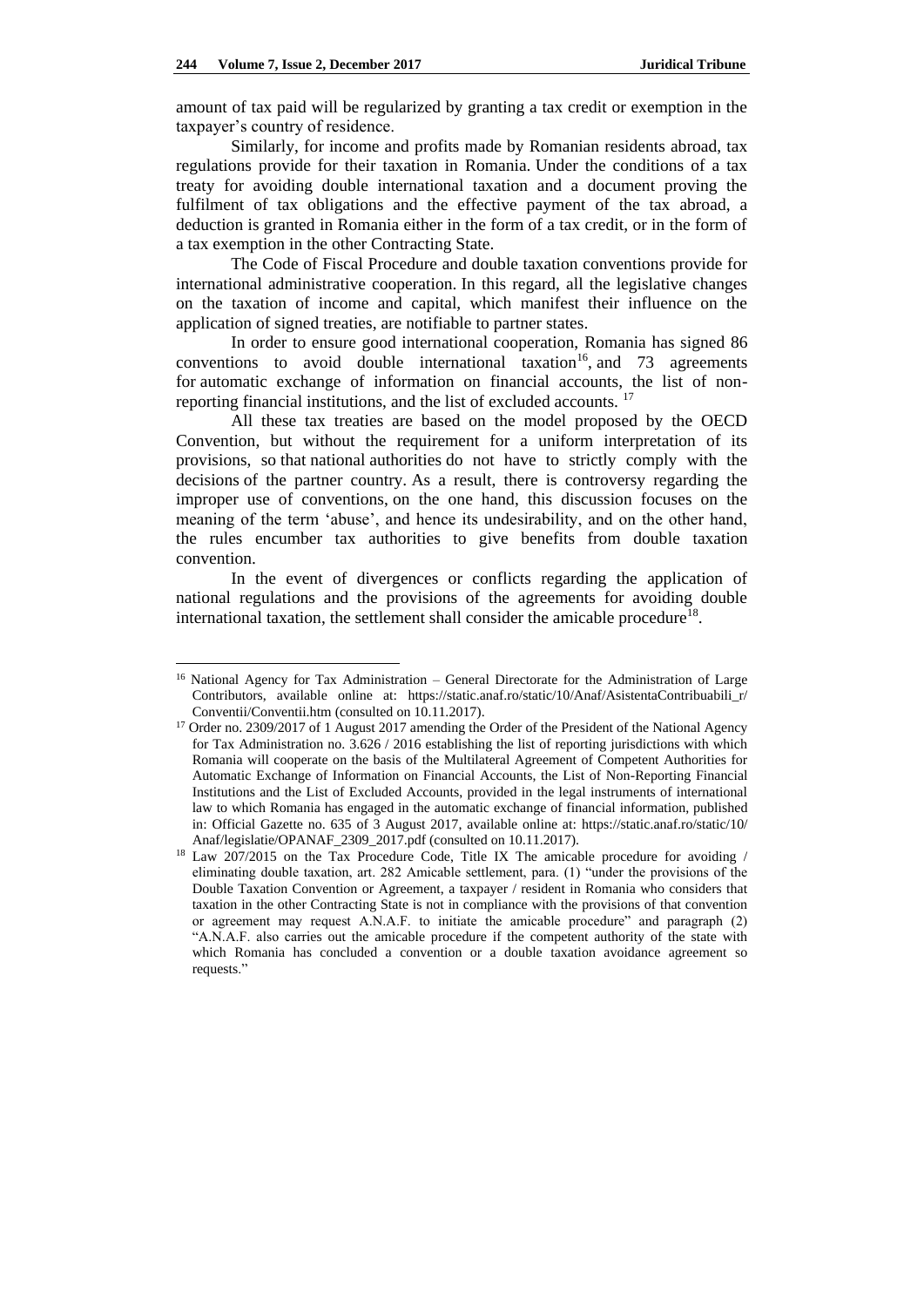$\overline{a}$ 

### **3.2 Taxation on turnover in companies**

At a national level, there are a number of changes to tax legislation that the legislator believes would ensure fiscal equity. The main potential change, which is still only in the draft stage, concerns the taxation of economic entities based on revenues and not as profit. Taxation will be conducted on three steps with a rate of 1%, 2% or 3% from the turnover. This proposal came as a result of the reduced percentage of the GDP for revenues collected from taxes (25.4%), due to the practice of multinational companies not to declare all profits. Among the possible consequences of this change are the simplicity of tax calculation, the impossibility of diminishing the taxable base, the increase in fiscal revenues, the increase in fiscal burden, the reduction of fiscal conformism, the discouragement of investments, the distortion of competitive conditions. Application of such measures must take into account EU regulations which, in the Directive 112 of 2006 on VAT, does not allow a tax on turnover.

Other legislative proposals in the tax area require the elimination of tax on dividends; the elimination of tax on cultivated agricultural land, but doubling the tax on the non-cultivated agricultural lands for two consecutive years; the obligation of economic entities with negative capital to rebuild their capital; reducing salary contributions; VAT reduction.

At European Community level, there is a discussion of the practice of "profit making", used mainly by large IT companies operating virtually without the existence of permanent headquarters, and thus transferring income obtained in the territory of the European Union to lenient tax jurisdictions in terms of corporate tax. A first aspect in regulating these activities is to define the permanent establishment. Bruno Le Maire, French Minister of Finance, said that the basis for determining the level of taxation should be the actual turnover. The European Commission is analyzing this issue, and the solution is to be adopted in agreement with the OECD and G20 member states.

# **4. The application of the Convention for the avoidance of double taxation concluded between Romania and the USA. Case: Tax on revenues obtained in Romania by non-residents under the auspices of art. 7 "Business Profits" <sup>19</sup>**

In this section, we consider the presentation and analysis of a decision of the Supreme Court of Romania *(HCCJ)* i.e. 2484 dated 28 May 2014. This case concerns a foreign company in the US that is ordered to refund taxes on income obtained in Romania by non-residents, based on the stipulations of Art. 7 "Business Profits", having as grounds the Convention between the Government of the Socialist Republic of Romania and the United States of America for the avoidance of double taxation and prevention of income tax evasion.

<sup>&</sup>lt;sup>19</sup> The High Court of Cassation and Justice of Romania, the Administrative and Fiscal Court, Decision no. 2 484, delivered in public session on May 28, 2014, File no. 843/42/2012.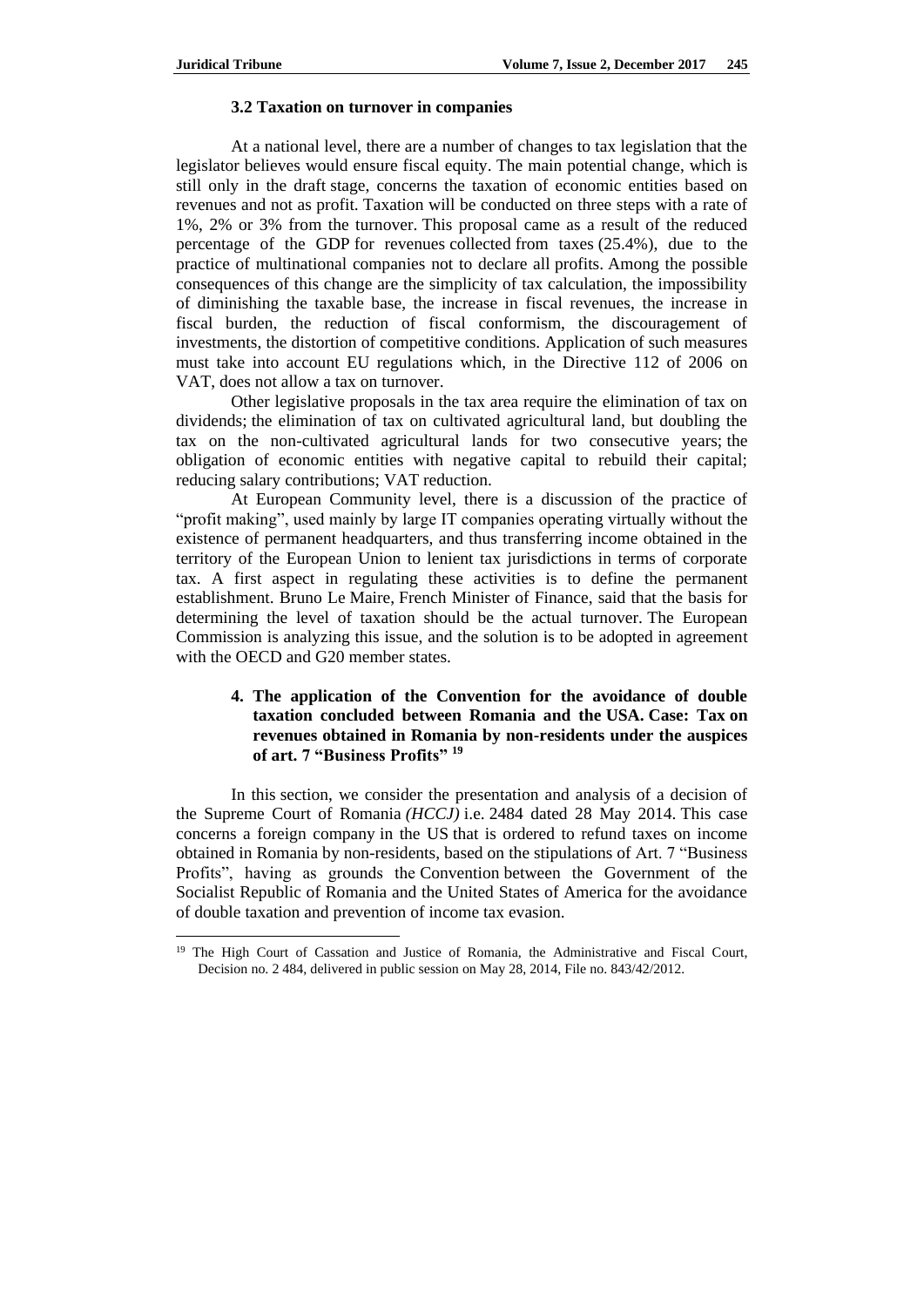*Circumstances of the case.* Through the action registered on 17 October 2012, against the defendant National Agency for Fiscal Administration – General Directorate of Public Finance Prahova County, the applicant SC IGS SRL Ploiesti sought the annulment of Decision no. 375/13 April 2012, of the partial tax inspection report no. F - PH 27/25 January 2012, of the taxation decision no.  $F -$ PH 28/25 January 2012 on additional tax payment liabilities established by the tax inspection, and the decision not to modify the tax base no. F - PH 29/25 January 2012 on the total amount of 1,263,935 lei, representing tax on revenues obtained in Romania by non-resident legal entities – amounting to 891,561 lei, surcharges and penalties for late payment.

*The solution of the court of first instance.* In judgment no. 77/6 March 2013 the Court of Appeal Ploiesti – Section II Civil, Administrative and Fiscal Matters, dismissed the action as unfounded, stating that additional tax liabilities owed by the applicant were established in accordance with art. 115 para. 1 let. and Law no. 571/2003 for the technical consulting activity.

The Court noted that, under to the Convention called "consulting agreement" no. 1-0630200 9/30 June 2009, signed by the applicant, as an intermediary with Tehnical Industrial Services company, corporate beneficiary, headquartered in Italy, advisory services were performed by RPSLA US company – outside of our country, within the objectives held by TIS in Brazil, Oman, Kazakhstan, Sweden, Qatar, Russia and Iran.

It was noted that the corporate beneficiary, of Italian nationality, prepared reports and daily activity records for services received, comprising: providing logistics and on-site administration, verifying suppliers of materials and technical documentation before starting work, ensuring vehicle management and coordination, checking the equipment and personnel employed by subcontractors, covering many other areas of activity, and documents describing the tasks of staff employed by the non-resident provider, namely: welding inspectors, electrical supervisors, mechanical construction supervisors, pipeline supervisors, assistants/secretaries of administration and logistics and control of documents, supervisors commissioning devices etc.

The court of first instance, according to the terms of the contract and with art. 982 of the Civil Code, found that the applicant had conducted consulting business for which it was properly required to pay tax on income derived from Romania by corporate non-residents, tax due in accordance with art. 115 para. 1 let. of Law no. 571/2003 for revenue obtained in Romania from the provision of management services and consulting services in any field, if such income is received from a resident or if such incomes are expenses of a permanent establishment in Romania.

*Appeal.* Against this judgment, the plaintiff SC IGS SRL Ploiesti appealed requesting, pursuant to art. 304 pt. 7 and 9 of the Code of Civil Procedure, for the judgment under appeal to be amended, in the sense of admission of the action, arguing that the judgment under appeal does not contain sufficient objective grounds on which the conviction of the court was based regarding the groundlessness of the action, is lapidary and does not include references or analysis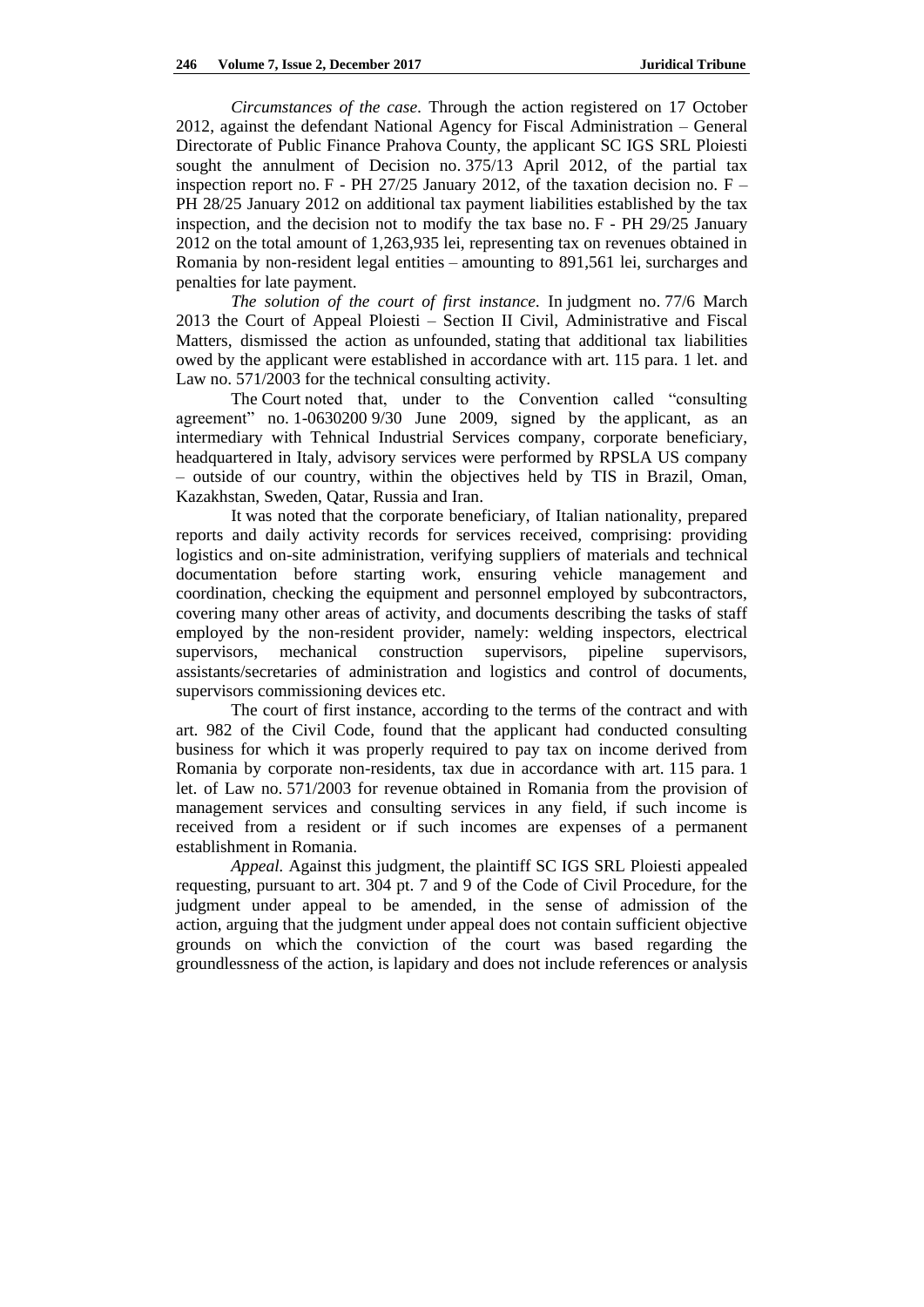of all administered evidence and the documents which detailed the specificity of activities performed by the corporate non-resident.

The applicant argued that the trial court had misinterpreted the terms of the agreement called "Consulting agreement" no. 1-06302009 and the provisions of art. 115 para. 1 letter i of the Fiscal Code, holding a contradictory reasoning that the services provided for the Italian beneficiary were related to technical consultancy.

Regarding the interpretation of contract clauses in accordance with art. 982 of the Civil Code, it was shown that the trial court ignored the content of activity reports and statements from the wording of invoices issued under the contract before the Court, depriving of effectiveness the intention of the legislature by not corroborating all contractual terms of the documents that are part of the contract.

With regard to the interpretation of art. 115 para. 1 letter i of the Fiscal Code, the plaintiff argued that the trial court had wrongfully qualified the activity by the name and content of the agreement concluded with Roma Paper Services company, although the applicable tax rules do not refer to agreements concluded or to other legal relations, but only to services rendered or goods delivered effectively.

In relation to the administered evidence, it was stated that technical services were provided under contract from 7 July 2009, consisting of: compiling consumer bills, central telephone management, installation of all equipment on the site, arranging cables in underpassages and running tests, carrying out connections between cables and equipment, installing supports, installing pipes, making drawings, performing hydraulic tests, installing various equipment, installing cables, preparing parts etc. , which, according to specialized expert opinion, are common or routine technical activities, and the duties of one of the employees – providers (welding inspector) are technical in nature, so the provisions of art. 115 para. 1 letter i of the Fiscal Code are not incidental, and are misapplied by the administrative and fiscal documents drawn up by the defendant.

*Considerations and the court's appeal.* The trial court pronounced the sentence in compliance with art. 261 para. 1 pt. 5 of the Civil Code, covering both the *de facto* and *de jure* reasons that led to the conviction of the court, and those for which requests by the parties were rejected.

It appears that for the first complaint raised on appeal by the plaintiff under the provisions of art. 304 pt. 7 of the Code of Civil Procedure, the trial court presented a coherent reasoning and without contradictions or ambiguities, showing legal arguments that led to the judgment by a correct interpretation of legal rules incidental to this case.

In accordance with Art. 261 para. 1 pt. 5 of the Code of Civil Procedure, art. 6 para. 1 of the European Convention on Human Rights and Fundamental Freedoms and the ECHR jurisprudence (judgement of 15 March 2007 in the case Gheorghe v. Romania), the sentence of the court of first instance contains a specific answer, explicit to the issue pursued, noting the legality of administrative and fiscal acts drawn up by the defendant.

The argument on the merits based on art. 304 pt. 9 of the Code of Civil Procedure is also unfounded, in accordance with art. 115 para. 1 letter i, art. 116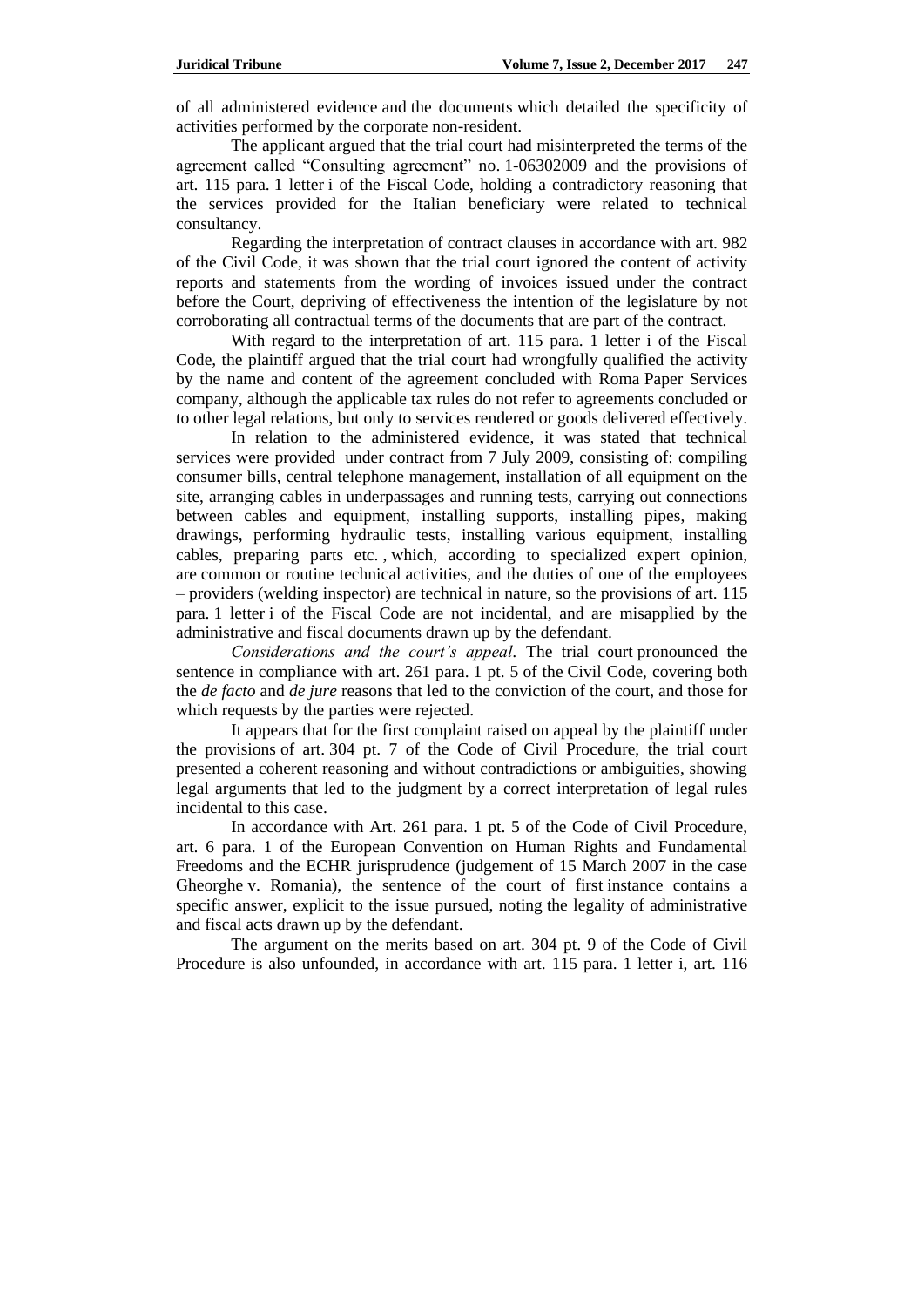para. 1 and 2, and art. 118 of Law no. 571/2003 which provide that taxable incomes obtained in Romania refer to revenue from management and consulting services in any field, not performed in Romania, if such income is received from a resident and the income beneficiary has no document proving residence for tax purposes, so that the plaintiff owes tax on revenues obtained from Romania by corporate non-residents.

This tax was not established, declared and paid by the company in the July 2009 - September 2011 period for revenue obtained in Romania by the corporate non-resident RPSLA – US, based on consulting contact no. 1/7 July 2009.

According to documents filed, in the period under review the plaintiff recorded in its accounts purchases for the provision of consulting services and technical assistance made by RPSLA - US company outside Romania (Brazil, Oman, Kazakhstan, Sweden, Qatar, Russia and Iran), pursuing the objectives (industrial facilities) held by the recipient Industrial Global Services SRL Italy based on requests for services, received by e-mail by the recipient.

By a correct interpretation of clauses of consulting contract no. 1/7 July 2009 and supporting documents submitted by the Italian beneficiary, the court of first instance upheld the conclusion of tax inspectors concluded that the staff (consultants) of provider RPSLA - US supplied both management and technical consulting services. The nature of supplied services is also shown by bills drawn up throughout the reviewable period by supplier RPSLA - US for technical services and consulting.

Irrelevant to the present case are the documents relating to activities undertaken by staff according to the job description, which are generic and do not correspond to the provision of services included in the consulting contract signed with the US supplier and in work reports send by the recipient ITS SRL Italy as being carried out by the supplier's consultants.

The same conclusion applies with regard to request no. 782/18 February 2013 the by National Institute for Research – Development in Welding and Material Testing, and request no. 7/21 February 2013 of SC HP SRL, noting that they refer only to powers and duties of the welding inspector and other technical activities carried out on site, without analyzing the specificity of services performed under the consultancy contract, which evidently results from the terms of the Convention, the documents presented by the beneficiary, and the content of invoice issued by the supplier, accompanied by detailed work reports.

Accordingly, the trial court correctly established the legality of administrative acts by which the tax inspectors proceeded to tax the consulting firm RPSLA – US based on art. 115 para. 1 letter i, art. 116 para. 1 and 2, and art. 118 para. 2 of the Fiscal Code, in conjunction with the provisions of pt. 3 and pt. 13 of the Methodological Rules for the application of the Fiscal Code, approved by Government Decision no. 44/2004, as the beneficiary of income from Romania (RPS company) did not present the tax residence certificate issued by the tax authority of the state of residence, and therefore did not justify the right to benefit in Romania from the provisions of art. 7 "Business Profits" of the Convention between the Government of the Socialist Republic of Romania and the United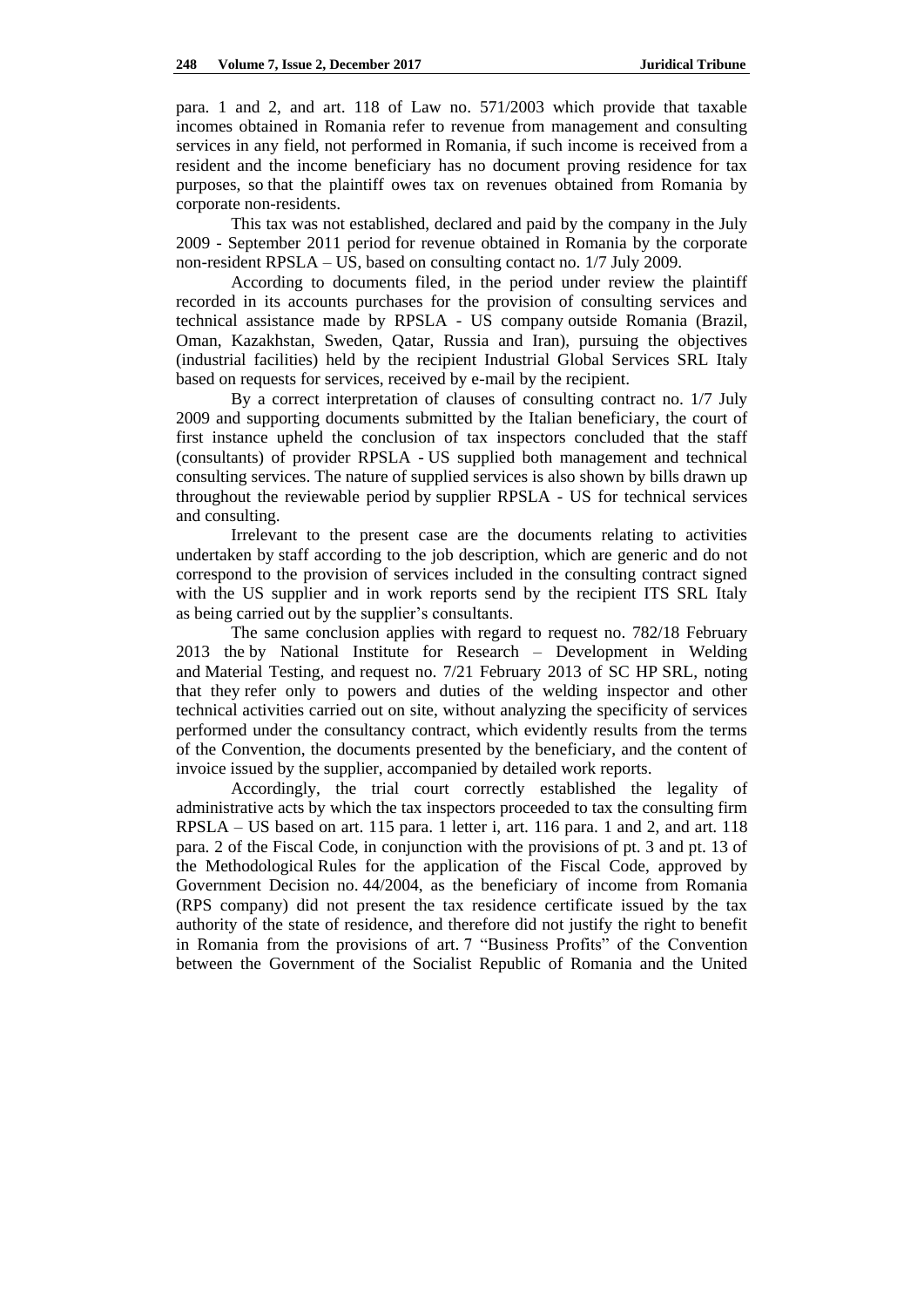States of America for the avoidance of double taxation and prevention of tax evasion on income, ratified by Decree no. 238/1974.

*The legal basis of the settlement adopted by appeal.* The High Court rejects as unfounded the appeal filed by SC IGS SRL Ploiesti based on the provisions of art. 312 para. 1 of the Code of Civil Procedure and art. 20 of Law no. 554/2004.

## **5. Conclusions**

The manner in which taxes from corporate profits are collected and enforced, as well as the efficiency and equity in relations with non-residents, can influence business. From the perspective of non-resident taxpayers, taxes are part of the costs of running a business. Issues such as certainty and predictability of taxation are as important as the amount of taxes. Therefore, the competent tax authorities can not only collect taxes owed by taxpayers, but also contribute to a positive and proactive business environment in terms of foreign investment. On the other hand, in cases where tax administrations are inefficient or incompetent, they will cause uncertainty, confusion and dismay among taxpayers, which may lead to discouraging foreign companies from doing business or investing in the source state.

The BEPS project of OECD on the erosion of the tax base and the diversion of profits that began in 2012 and aims to establish effective, comprehensive, and balanced strategies, and which is aimed, in particular, at states facing erosion of the tax base and diversion of profit, can also be influenced by the implementation of *the new approach to the OECD – "Authorized OECD approach" or "AAO".* In this regard, the OECD argued that its instructions can contribute to the erosion of the tax base and the diversion of profits, since they put an excessive emphasis on legal structures, namely, the contractual terms of risk allocation. This hypothesis seems to be consistent with the AAO approach, an approach that disregards the legal contracts, because they do not exist in a permanent establishment – general enterprise relationship. Furthermore, the project on erosion of the tax base and profit diversion also concerns how the current rules provide "leeway" in the allocation of taxable profits other than those in which the business operates. This project could revive the AAO approach, as well as its support regarding the currently held arm's length principle, or alter its "course" to its classification under the new order of international tax.

Romania has made great strides in terms of improving international double taxation, both in terms of significant "adjustment" and strengthening of national legislation, and through the extension of the scale and complexity of the network of double taxation conventions, in regard to both the types of agreements, and the number of states which concluded tax treaties. Moreover, in 2017 partnership agreements on information exchange and tax cooperation, which must take place between tax administrations in different countries, were updated, adjusted and recalibrated. This is particularly important for Romania because direct taxation issues are particularly complex, and cooperation between the competent tax authorities will help the taxation of corporate profits be established in a more accurate, fairer and more effective way.